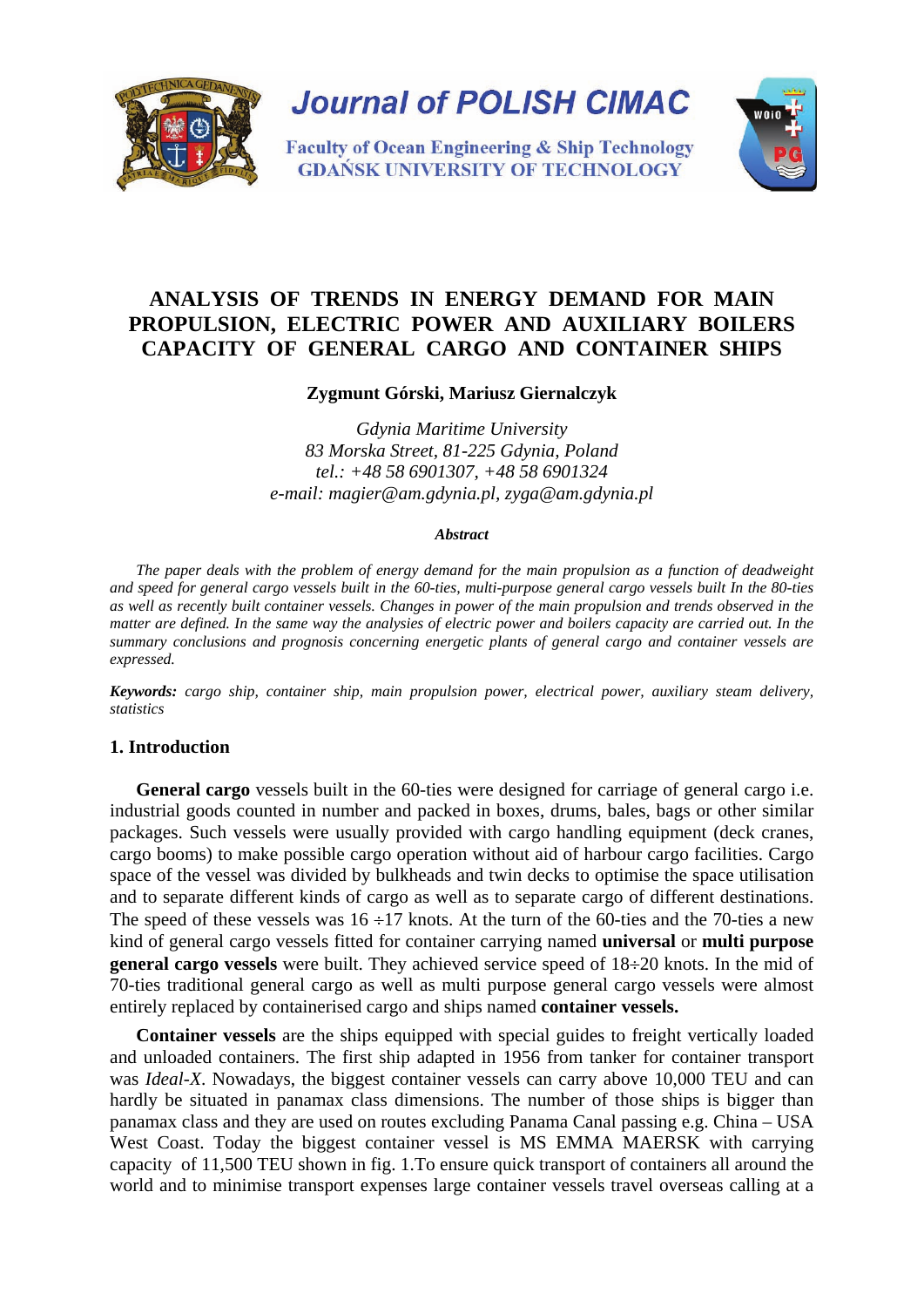number of big ports called *hubs*. Containers are delivered from smaller ports to *hubs* by small container vessels (200-500 TEU) named *feeders*. A number of small container vessels (below 3000 TEU) is equipped with cargo handling facilities (deck cranes or bridge cranes), so they are able to call at ports not equipped with cargo facilities. Bigger container vessels have to use harbour equipment. Regarding vessel dimensions and weight of containers a special goliath gantry cranes are used. Container vessels are the quickest freighters. They achieve service speed of 24-26 knots.



*Fig.1. M/S EMMA MAERSK at sea*

An initial analysis shows as follow:

- the main propulsion is executed by low speed diesel engines; in case of modern container vessels steaming with high speed very large and powerful diesel engines of 100,000 HP and bigger shaft power are used,
- three diesel generators create onboard power station on general cargo vessels; sometimes an additional shaft generator is used; in case of container vessels the onboard power station is considerably bigger due to the necessity of bow thrusters and refrigerated containers supply,
- a boiler room usually consists of two auxiliary steam boilers one fuel fired and the second one heated by main engine exhaust gases; capacity of boilers 2000-3000 kg/h and considerably higher on big container vessel.

The aim of this paper is an analysis of the trends in development of main propulsion power, electric power and auxiliary boiler capacity on general cargo and container vessels by means of statistics.

# **2. Analysis of main propulsion plants development**

To determine main propulsion power of general cargo vessels built in the 60-ties the data of 287 such ships was taken to considerations [3]. The result of statistic calculations is the formula (1) [3] [5] which shows the dependency of main propulsion power on deadweight and ship service speed:

$$
N_n = 0,039 \cdot D^{-0,435} \cdot v^{-2,918} \quad [kW], \tag{1}
$$

where:  $N_n$  [kW] – shaft power of the main engine, D [tons] – deadweight,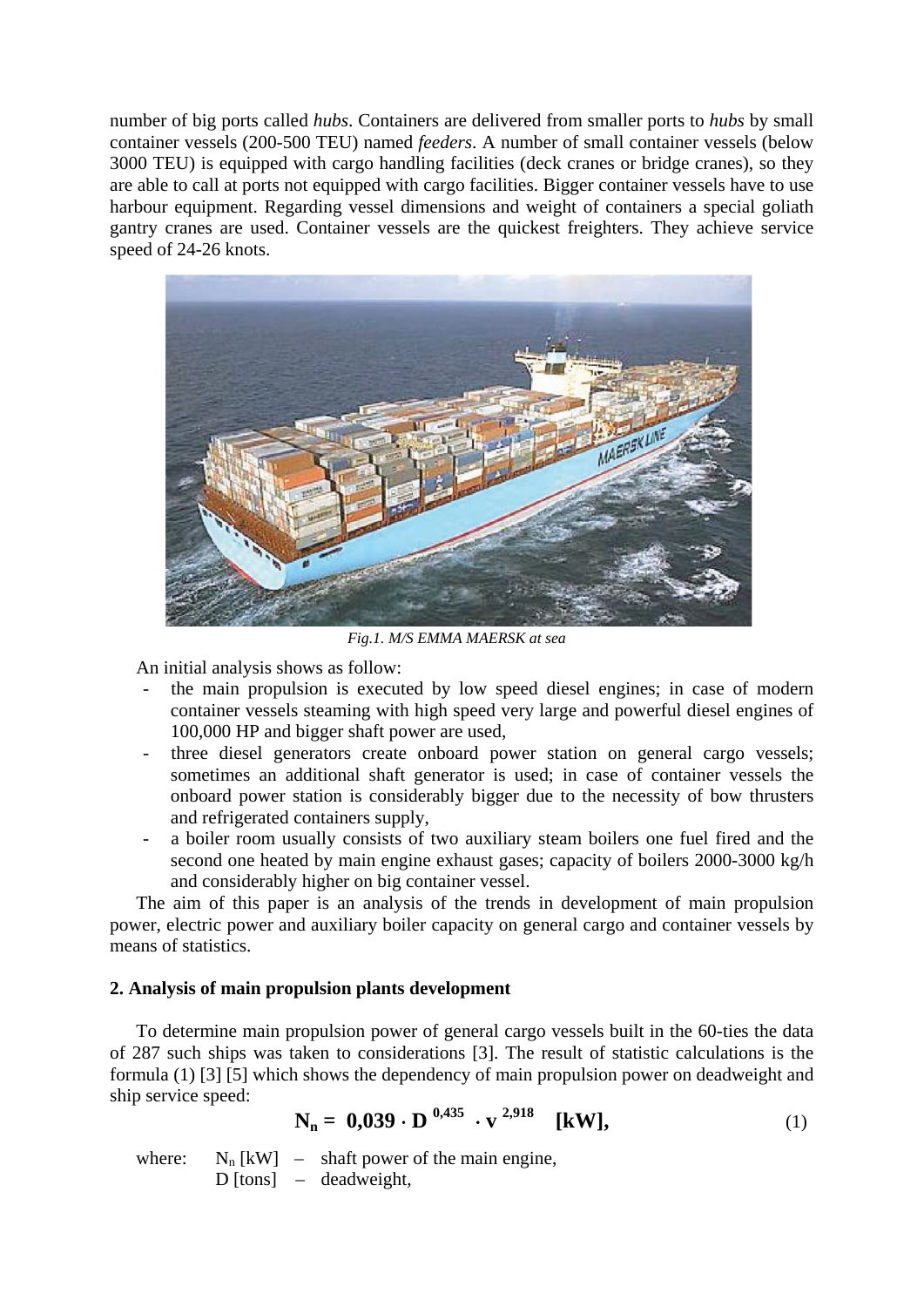v [knots] – ship service speed.

Statistic researches of container vessels built in the last years gave formula (2) [2]:

$$
N_n = (0,99179 + 0,00003412 \cdot D) \cdot v^3 \quad [kW], \tag{2}
$$

On the basis of formulas (1) and (2) the dependency of main propulsion power on deadweight and different service speed for general cargo vessels is shown in figure 2 and the same for container vessels is shown in figure 3. To enable the comparison of main propulsion plants development in last years for both cases, the approximation of both formulas was done by means of linear functions. An example of the final analysis concerning main propulsion power of both types of vessels for given speed  $v=18$  knots is shown in figure 4.



*Fig. 2. Dependency of general cargo vessels main propulsion power on deadweight for different speed*  $N_n = 0.0287 \cdot \bar{D}^{0.435} \cdot V^{2.918}$  [kW] DWT [tons], v [knots]



*Fig. 3. Dependency of general container vessels main propulsion power on deadweight for different speed*  $N_n = (0.9179 + 0.00003412 \cdot D) \cdot v^3$  [kW] DWT [tons], v [knots]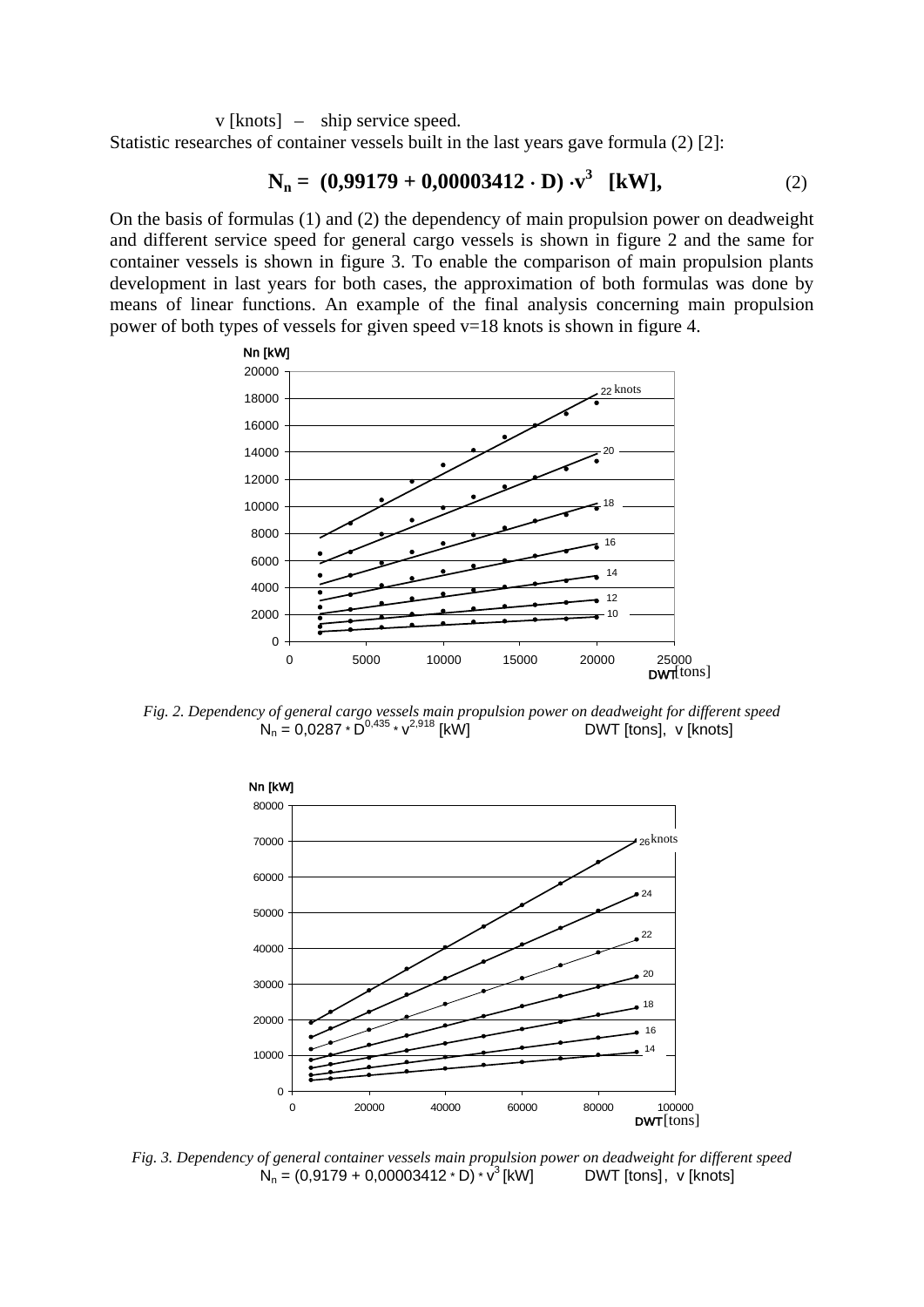

*Fig. 4. Comparison of main propulsion power of general cargo vessels and container vessels at service speed 18 knots*

As the largest built general cargo vessels achieved deadweight of about 20,000 tons to make it possible to compare with container vessels an extrapolation of power describing function was executed as a prognosis. The result of comparison (fig. 4) shows that for vessels larger than about 15,000 tons the main propulsion energy demand of general cargo vessels is much bigger than the same of contemporary built container vessels. It is probably possible due to the improvement in hull construction. General cargo vessels built in the 60-ties and the 70-ties did not have bow bulb and modern stern construction thus the resistance of ship hull in motion was higher and the same for main propulsion power demand. On the other hand, a high main propulsion power of container vessels is the result of high service speed because container vessels are the fastest merchant vessels.

#### **3. Analysis of onboard power station development**

The total electric power of general cargo vessels onboard power station can be approximately estimated from formula (3) elaborated by Centrum Techniki Okrętowej in Gdańsk [4]:

 $\Sigma$  **N**<sub>el</sub> = 23 + 0,1088 N<sub>n</sub> [kW], (3)

where:  $\Sigma N_{el}$  [kW] – total electric power,

 $N_n$  [kW] – main propulsion power (main engine shaft power).

Next, the total electric power of container vessels power station is given in formula (4) described in method [1]:

$$
\Sigma N_{el} = 1077 + 0,1580 N_n \text{ [kW]},\tag{4}
$$

The dependencies of total electric power on main propulsion shaft power for general cargo vessels and container vessels from formulas (3) and (4) are compared in figure 5. It is possible to observe much bigger demand of electric power for container vessels than for general cargo vessels. However some general cargo vessels were equipped with cargo handling facilities which increase electric power demand, container vessels have bigger electric power demand due to installation of bow thrusters and the necessity of power supply for a big number of refrigerated containers.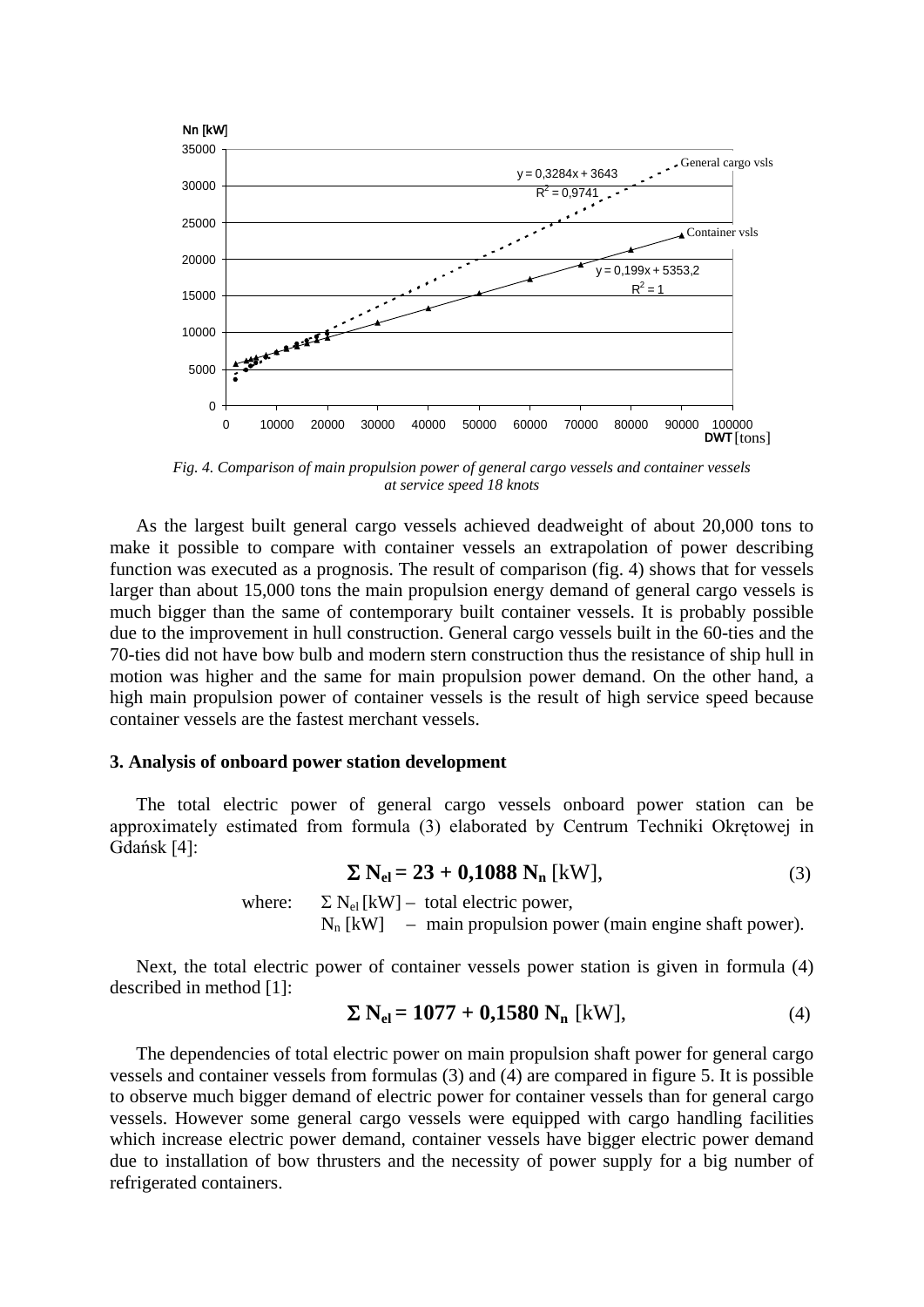

*Fig. 5. Comparison of total electric power installed on general cargo vessels and container vessel as a function of main propulsion power*

#### **4. Analysis of auxiliary steam boilers development**

To determine total auxiliary boilers capacity on general cargo vessels formula (5) given in [2] was used:

$$
D_k = 0.075045 N_n + 1054.5 [kg/h],
$$
\n(5)

where:  $D_k$  [kg/h] – total boilers capacity,

 $N_n$  [kW] – main propulsion power (main engine shaft power).

In turn total auxiliary boilers capacity on container vessels is given in formula (6) described in [1]:

$$
D_k = 0.0657 N_n + 2536.6 \quad [kg/h], \tag{6}
$$

Dependency of total boilers capacity on main propulsion power for general cargo vessels and container vessels calculated according to formulas (5) and (6) is compared in figure 6.



*Fig. 6. Comparison of total boilers capacity on general cargo vessels and container vessel as a function of main propulsion power*